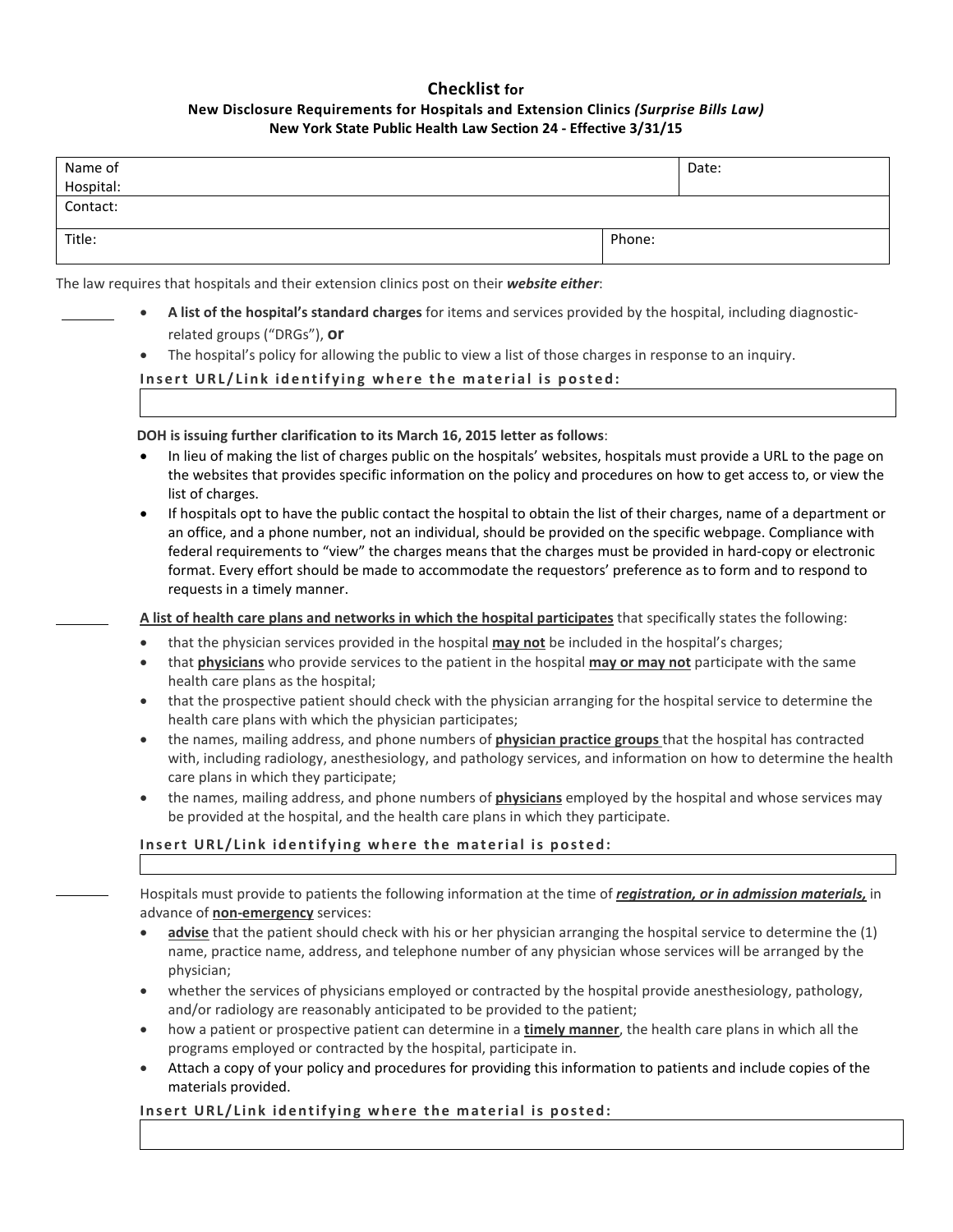| <b>Phase</b>   | <b>Facility</b><br><b>ID-PFI</b> | <b>Name of Hospital</b>                              | <b>Address 1</b>            | <b>City</b>     |
|----------------|----------------------------------|------------------------------------------------------|-----------------------------|-----------------|
| $\overline{2}$ |                                  | <b>Catholic Health System - Buffalo</b>              |                             |                 |
| $\overline{2}$ | 213                              | Mercy Hospital of Buffalo                            | 565 Abbott Road             | <b>Buffalo</b>  |
| $\overline{2}$ | 292                              | Sisters of Charity Hospital - St Joseph Campus       | 2605 Harlem Road            | Cheektowaga     |
| $\overline{2}$ |                                  | <b>Kaleida Health Systems</b>                        |                             |                 |
| $\overline{2}$ | 207                              | <b>Buffalo General Medical Center</b>                | 100 High Street             | <b>Buffalo</b>  |
| $\overline{2}$ | 208                              | Women & Children's Hospital of Buffalo               | 219 Bryant Street           | <b>Buffalo</b>  |
| $\overline{2}$ | 581                              | <b>DeGraff Memorial Hospital</b>                     | 445 Tremont Street          | North Tonawanda |
| $\overline{2}$ | 3067                             | Millard Fillmore Suburban Hospital                   | 1540 Maple Road             | Amherst         |
| $\overline{2}$ |                                  | <b>Bassett Healthcare Network</b>                    |                             |                 |
| $\overline{2}$ | 746                              | Mary Imogene Bassett Hospital                        | One Atwell Road             | Cooperstown     |
| $\overline{2}$ | 8554                             | Tri Town Regional Healthcare                         | 43 Pearl Street West        | Sydney          |
| $\overline{2}$ | 165                              | O'Connor Hospital (Primary Care Hospital / CAH)      | 460 Andes Road              | Delhi           |
| $\overline{2}$ |                                  | New York City Health and Hospitals Corporation - HHC |                             |                 |
| $\overline{2}$ | 1165                             | Jacobi Medical Center                                | 1400 Pelham Parkway         | <b>Bronx</b>    |
| $\overline{2}$ | 1172                             | Lincoln Medical & Mental Health Center               | 234 East 149th St.          | <b>Bronx</b>    |
| $\overline{2}$ | 1186                             | North Central Bronx Hospital                         | 3424 Kossuth Ave. & 210 St. | <b>Bronx</b>    |
| $\overline{2}$ | 1294                             | <b>Coney Island Hospital</b>                         | 2601 Ocean Parkway          | Brooklyn        |
| $\overline{2}$ | 1301                             | Kings County Hospital Center                         | 451 Clarkson Ave.           | Brooklyn        |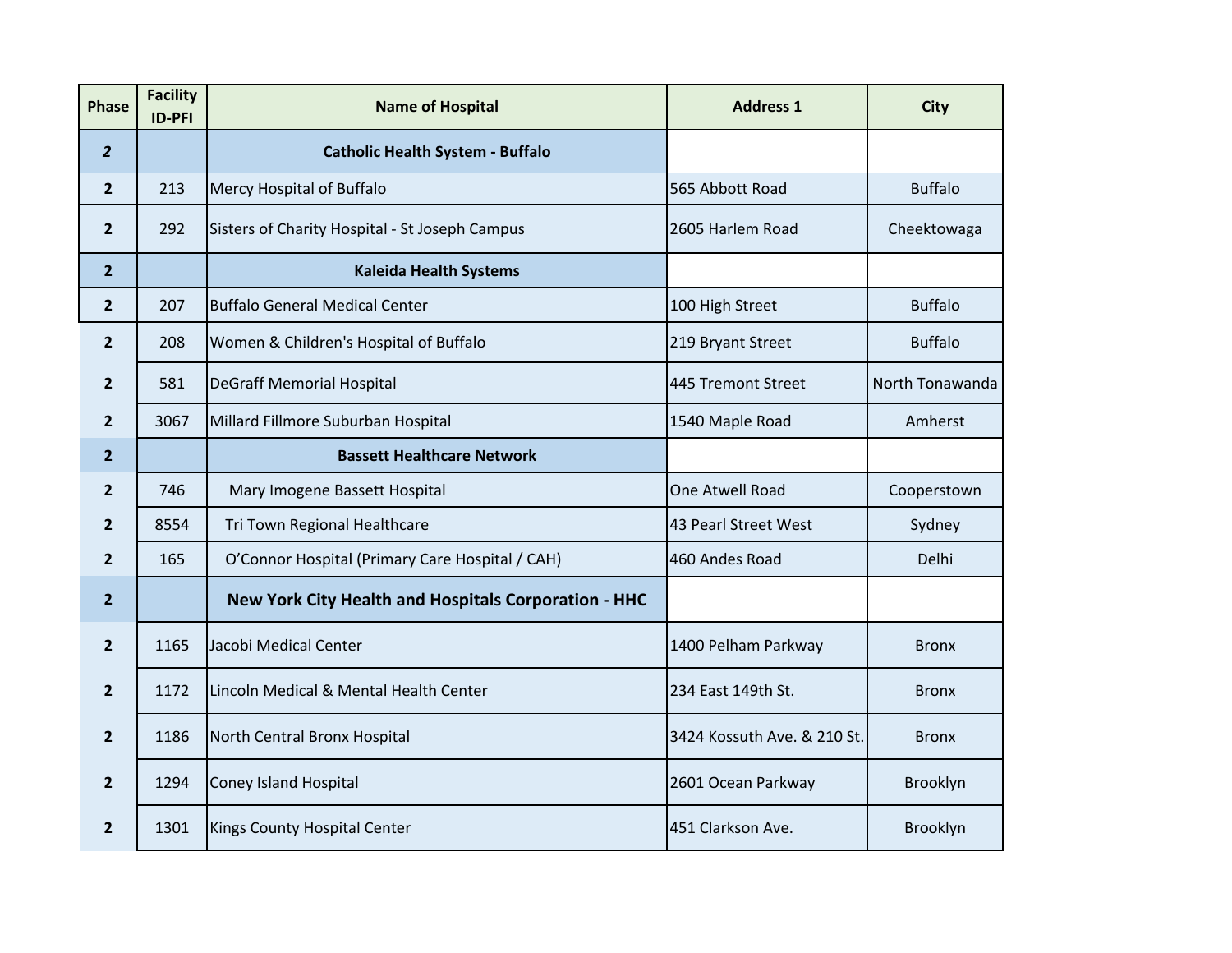| $\overline{2}$ | 1692 | Woodhull medical & Mental Health Center                                              | 760 Broadway         | Brooklyn               |
|----------------|------|--------------------------------------------------------------------------------------|----------------------|------------------------|
| $\mathbf{2}$   | 1438 | <b>Bellevue Hospital Center</b>                                                      | 462 First Ave.       | Manhattan              |
| $\overline{2}$ | 1445 | Harlem Hospital Center                                                               | 506 Lenox Avenue     | Manhattan              |
| $\overline{2}$ | 1454 | Metropolitan Hospital Center                                                         | 1901 First Avenue    | Manhattan              |
| $\overline{2}$ | 1626 | <b>Elmhurst Hospital Center</b>                                                      | 70-01 Broadway       | Elmhurst               |
| $\overline{2}$ | 1633 | Queens Hospital Center                                                               | 82-68 164th St.      | Jamaica                |
| $\overline{2}$ | 1486 | Henry J. Carter Specialty Hospital                                                   | 1752 Park Avenue     | Manhattan              |
| $\overline{2}$ |      | <b>Montefiore Hospitals System</b>                                                   |                      |                        |
| $\overline{2}$ | 1185 | Montefiore - Westchester Square Medical Center                                       | 2475 St Raymond Ave. | <b>Bronx</b>           |
| $\overline{2}$ | 1061 | Montefiore - Mount Vernon Hospital                                                   | 12 North 7th Avenue  | Mount Vernon           |
| $\overline{2}$ |      | <b>NY Presbyterian Hospital System</b>                                               |                      |                        |
| $\overline{2}$ | 1437 | New York-Presbyterian/Lower Manhattan Hospital                                       | 170 William Street   | Manhattan              |
| $\overline{2}$ | 1039 | NewYork-Presbyterian/Hudson Valley Hospital                                          | 1980 Crompond Road   | <b>Cortlandt Manor</b> |
| $\overline{2}$ | 1122 | NewYork-Presbyterian/Lawrence Hospital                                               | 55 Palmer Avenue     | <b>Bronxville</b>      |
| 2 <sup>2</sup> | 1315 | Kingsbrook Jewish Medical Center                                                     | 585 Schenectady Ave. | Brooklyn               |
| $\overline{2}$ | 1320 | <b>University Hospital of Brooklyn</b>                                               | 445 Lenox Road       | Brooklyn               |
| $\overline{2}$ | 102  | Womans Christian Assoc Hospital - WCA Hosp at Jones<br><b>Memorial Health Center</b> | 51 Glasgow Avenue    | Jamestown              |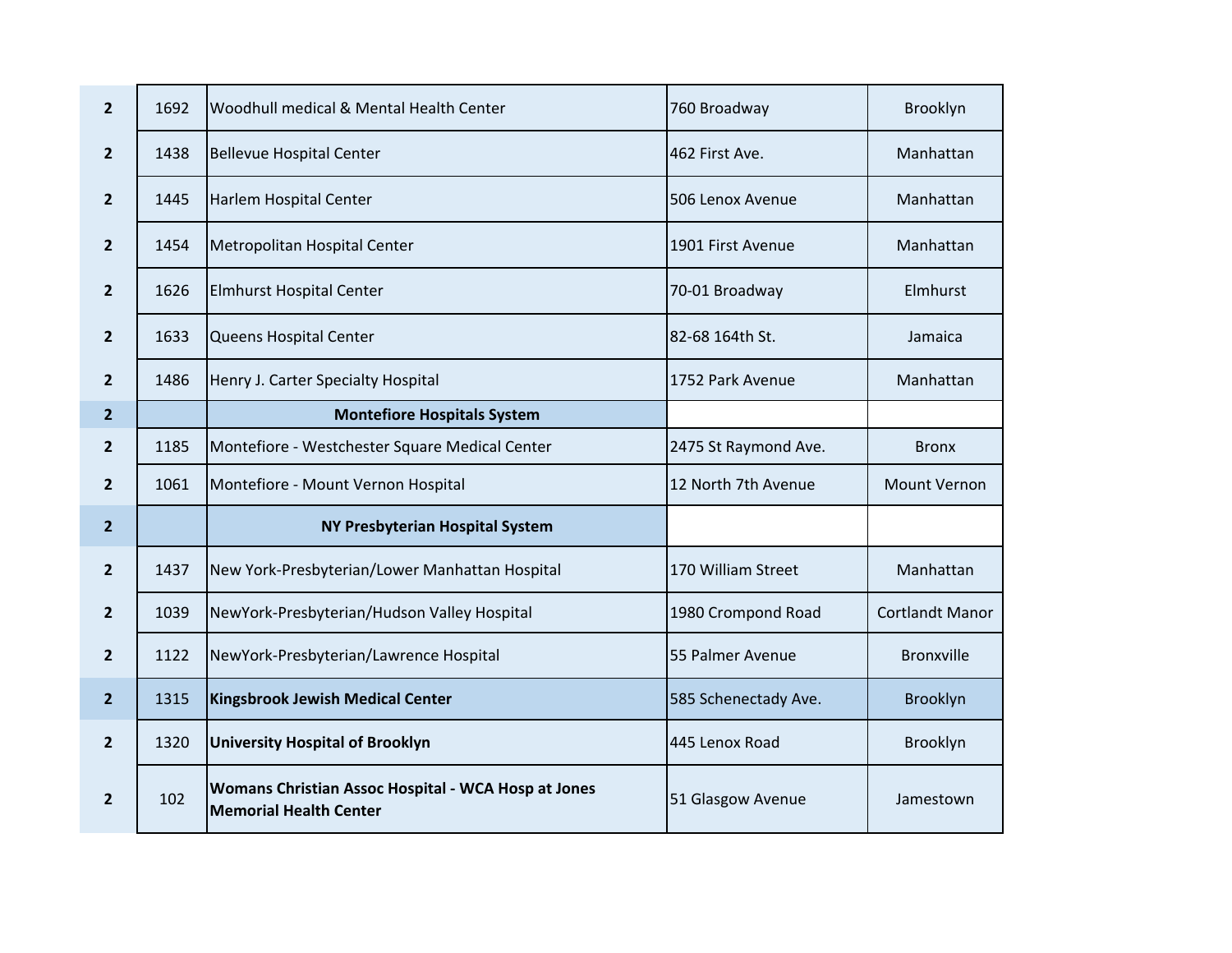| $\overline{2}$ | 393  | <b>Nicholas H Noyes Memorial Hospital</b>                                       | 111 Clara Barton Street | Dansville            |
|----------------|------|---------------------------------------------------------------------------------|-------------------------|----------------------|
| $\overline{2}$ | 397  | <b>Oneida Healthcare</b>                                                        | 321 Genesee Street      | Oneida               |
| $\overline{2}$ |      | <b>University of Rochester Medical Center System</b>                            |                         |                      |
| $\overline{2}$ | 9531 | <b>URMC - Strong West</b>                                                       | 156 West Avenue         | <b>Brockport</b>     |
| $\overline{2}$ | 413  | <b>Strong Memorial Hospital</b>                                                 | 601 Elmwood Avenue      | Rochester            |
| $\overline{2}$ |      | Long Island Jewish Hospital Systems (LIJH) Systems / Northwell<br><b>System</b> |                         |                      |
| $\overline{2}$ | 1630 | Long Island Jewish Medical Center                                               | 270-05-76th Ave.        | New Hyde Park        |
| 2              | 1740 | <b>Staten Island Univ Hospital</b>                                              | 475 Seaview Ave.        | Staten Island        |
| 2              | 541  | North Shore University Hospital                                                 | 300 Community Drive     | Manhasset            |
| $\overline{2}$ | 1638 | Long Island Jewish Forest Hills Hospital                                        | 102-01 66th Road        | <b>Forest Hills</b>  |
| $\overline{2}$ | 518  | Long Island Jewish Valley Stream Hospital (formerly<br>Franklin Hospital)       | 900 Franklin Ave.       | <b>Valley Stream</b> |
| 2              | 552  | <b>Plainview Hospital</b>                                                       | 888 Old Country Rd.     | Plainview            |
| 2              | 913  | <b>Huntington Hospital</b>                                                      | 270 Park Avenue         | Huntington           |
| 2              | 9700 | Lenox Health Greenwich Village Hospital                                         | 30 Seventh Avenue       | Manhatten            |
| 2              | 1117 | Northern Westchester Hospital                                                   | 400 East Main Street    | Mt. Kisco            |
| 2              | 938  | Peconic Bay Medical Center                                                      | 1300 Roanoke Avenue     | Riverhead            |
| 2              | 1129 | Phelps Memorial Hospital Assn.                                                  | 701 North Broadway      | <b>Sleepy Hallow</b> |
| 2              | 490  | <b>Glen Cove Hospital</b>                                                       | 101 St Andrews Lane     | Glen Cove            |
| $\overline{2}$ | 583  | Mount St Marys Hospital and Health Center                                       | 5300 Military Road      | Lewiston             |
| $\overline{2}$ | 598  | <b>St Elizabeth Medical Center</b>                                              | 2209 Genesee St         | Utica                |
| $\overline{2}$ | 727  | <b>Oswego Hospital</b>                                                          | 110 W 6th St.           | Oswego               |
| $\overline{2}$ | 829  | <b>Ellis Hospital</b>                                                           | 1101 Nott St            | Schenectady          |
| $\overline{2}$ | 870  | <b>St James Mercy Hospital</b>                                                  | 411 Canisteo Street     | Hornell              |
| $\overline{2}$ | 885  | <b>Brookhaven Memorial Hospital Medical Center Inc</b>                          | 101 Hospital Road       | Patchogue            |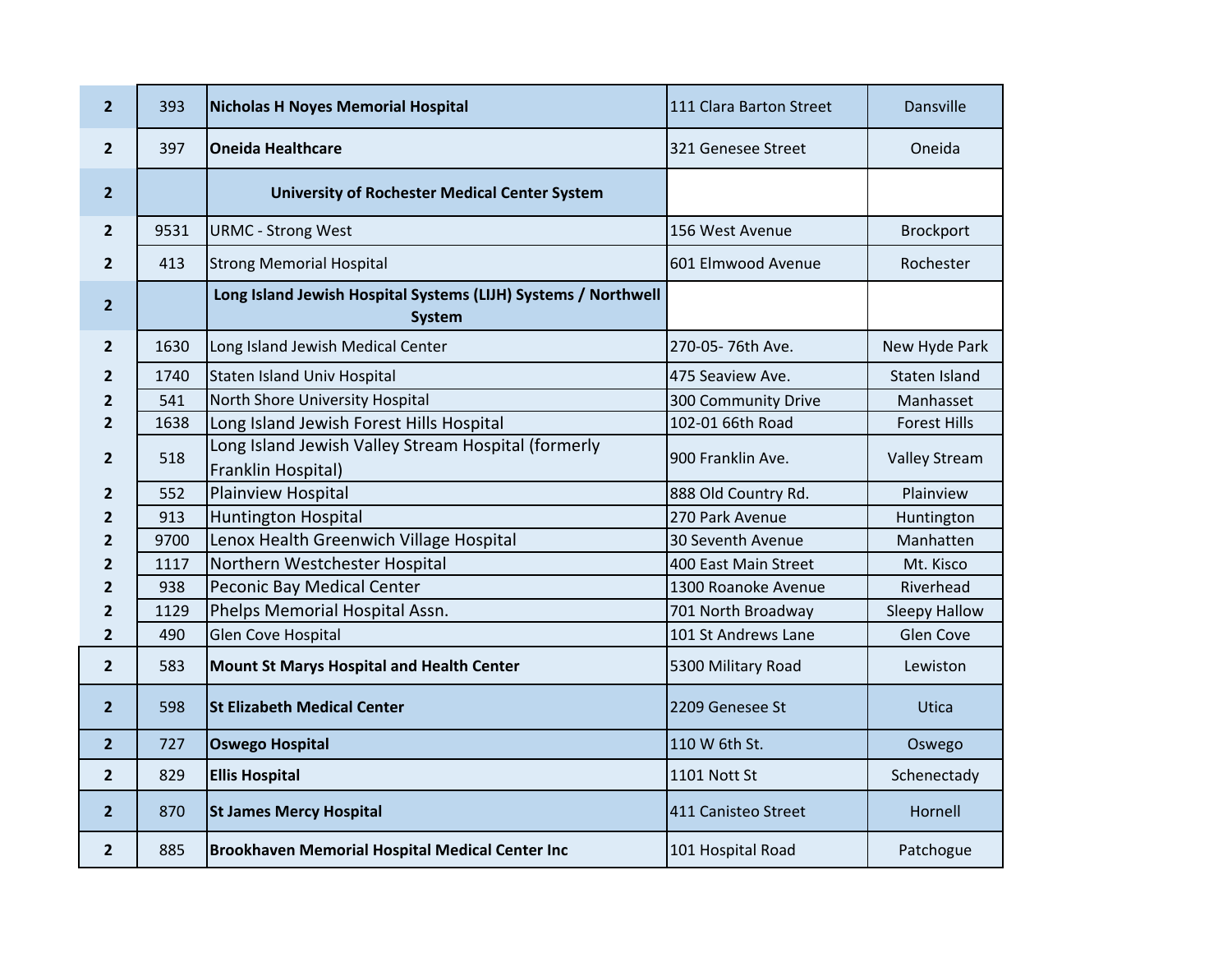| $\overline{2}$ | 1005           | <b>Glens Falls Hospital</b>                           | 100 Park Street                | <b>Glens Falls</b>   |
|----------------|----------------|-------------------------------------------------------|--------------------------------|----------------------|
| $\overline{2}$ | 1124           | <b>SJRH - Dobbs Ferry Pavillion</b>                   | 128 Ashford Avenue             | Dobbs Ferry          |
| $\overline{2}$ | 1138           | <b>Blythedale Childrens Hospital</b>                  | 95 Bradhurst Avenue            | Valhalla             |
| $\overline{2}$ | 1153           | <b>Wyoming County Community Hospital</b>              | 400 North Main St.             | Warsaw               |
| $\overline{2}$ | 1305           | <b>Maimonides Medical Center</b>                      | 4802 Tenth Avenue              | Brooklyn             |
| $\overline{2}$ |                | <b>Mount Sinai Hospital System</b>                    |                                |                      |
| $\overline{2}$ | 1439           | Mount Sinai Beth Israel                               | 3201 Kings Highway             | Brooklyn             |
| $\overline{2}$ | 1324           | Mount Sinai Brooklyn                                  | First Ave. at 16th Street      | Manhattan            |
| $\overline{2}$ | 1456           | Mount Sinai Hospital                                  | One Gustave L. Levy Place      | Manhattan            |
| $\overline{2}$ | 1469           | Mount Sinai St. Lukes Hospital                        | 111 Amsterdam Ave.             | Manhattan            |
| $\mathbf{2}$   | 1460           | New York Eye & Ear Infirmary of Mount Sinai           | 310 East 14th St.              | Manhattan            |
| $\overline{2}$ | 1639           | Mount Sinai Hosiptal - Mount Sinai Hospital of Queens | 25-10 30th Ave.                | Long Island City     |
| $\mathbf{2}$   | 1466           | <b>Mount Sinai West</b>                               | 1000 Tenth Ave.                | Manhattan            |
| $\overline{2}$ | 1723           | Mercy Hospital - Mercy Hospital Orchard Park Division | 3669 Southwestern Blvd         | <b>Orchard Park</b>  |
| $\overline{2}$ | 1738           | <b>Richmond University Medical Center</b>             | 355 Bard Avenue                | <b>Staten Island</b> |
| $\overline{2}$ | $\overline{2}$ | <b>Albany Medical Center - South Clinical Campus</b>  | 25 Hackett Blvd                | Albany               |
| $\mathbf{2}$   | 111            | <b>Westfield Memorial Hospital Inc</b>                | 189 E Main Street              | Westfield            |
| $\overline{2}$ | 158            | <b>Cortland Regional Medical Center Inc</b>           | 134 Homer Avenue               | Cortland             |
| $\overline{2}$ | 216            | <b>Roswell Park Cancer Institute</b>                  | <b>Elm and Carlton Streets</b> | <b>Buffalo</b>       |
| $\overline{2}$ | 309            | <b>Moses-Ludington Hospital</b>                       | 1019 Wicker Street             | Ticonderoga          |
| $\overline{2}$ | 325            | <b>Alice Hyde Medical Center</b>                      | 133 Park Street                | Malone               |
| $\overline{2}$ | 401            | <b>Community Memorial Hospital Inc</b>                | 150 Broad St                   | Hamilton             |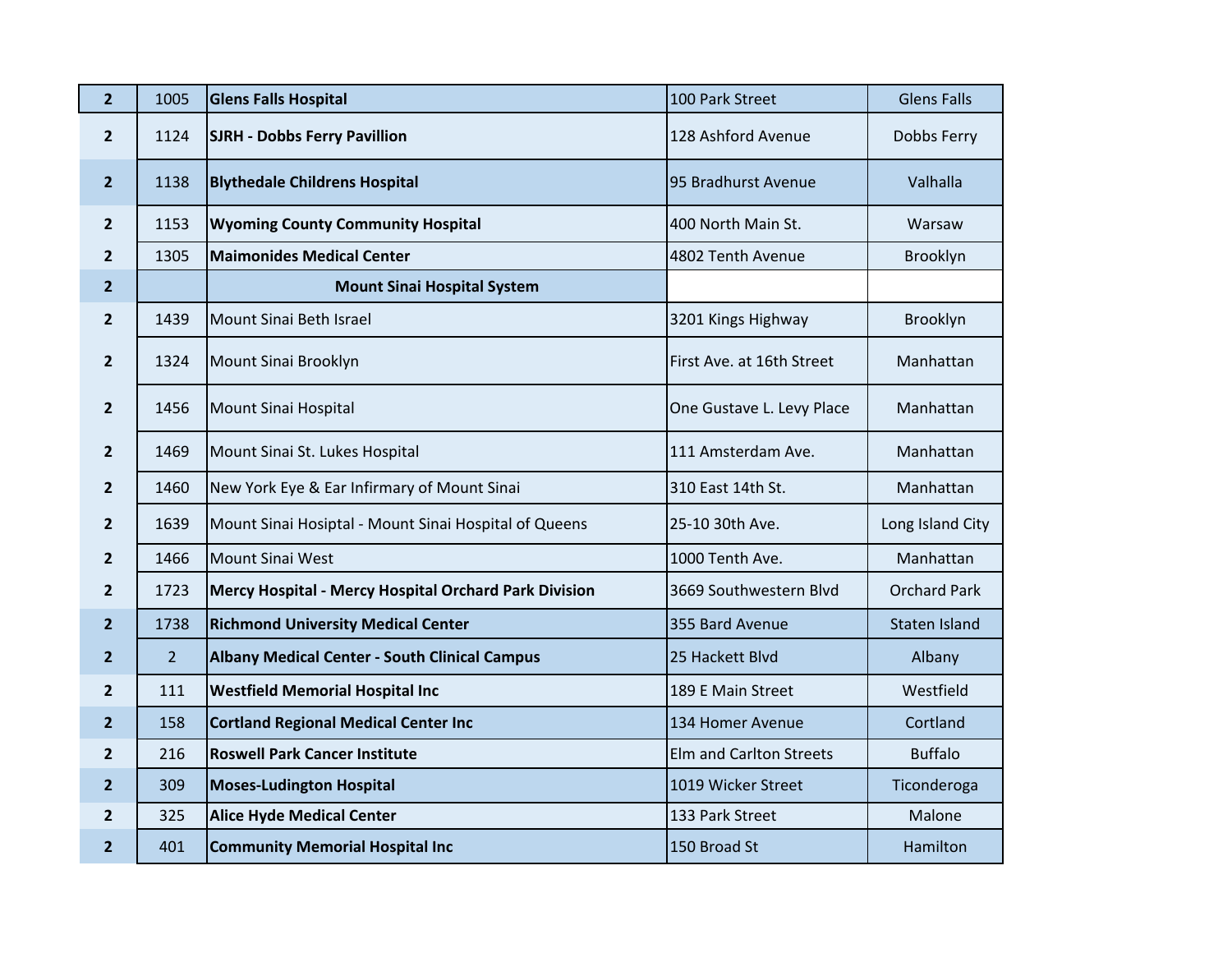| $\overline{2}$ | 528            | <b>Nassau University Medical Center</b>                | 2201 Hempstead Turnpike | <b>East Meadow</b>     |
|----------------|----------------|--------------------------------------------------------|-------------------------|------------------------|
| $\overline{2}$ | 589            | <b>Rome Memorial Hospital, Inc</b>                     | 1500 N James St         | Rome                   |
| $\overline{2}$ | 678            | <b>F F Thompson Hospital</b>                           | 350 Parrish Street      | Canandaigua            |
| $\overline{2}$ | 699            | <b>Orange Regional Medical Center</b>                  | 707 East Main Street    | Middletown             |
| $2^{1}$        | 739            | Aurelia Osborn Fox Memorial Hospital                   | One Norton Avenue       | Oneonta                |
| $\overline{2}$ | 775            | <b>Helen Hayes Hospital</b>                            | 51 N Route 9W           | <b>West Haverstraw</b> |
| $\overline{2}$ | 891            | <b>Eastern Long Island Hospital</b>                    | 201 Manor Place         | Greenport              |
| $\overline{2}$ | 1465           | <b>Rockefeller University Hospital</b>                 | 1230 York Avenue        | <b>New York</b>        |
| $\overline{2}$ | 9059           | <b>Crouse Hospital - Commonwealth Division</b>         | 6010 East Malloy Road   | Syracuse               |
| $\overline{2}$ | 636            | <b>Crouse Hospital - Irving Division</b>               | 736 Irving Avenue       | Syracuse               |
| $\overline{2}$ |                | <b>UHS Health System</b>                               |                         |                        |
| $\overline{2}$ | 42             | <b>UHS Binghamton General Hospital</b>                 | 10-42 Mitchell Avenue   | Binghamton             |
| $\overline{2}$ | 58             | <b>UHS Wilson Medical Center</b>                       | 33-57 Harrison St.      | Johnson City           |
| $\overline{2}$ | 128            | UHS Chenango Memorial Hospital, Inc.                   | 179 North Broad St.     | Norwich                |
| $\overline{2}$ | 174            | UHS Delaware Valley Hospital (Primary Care-CAH)        | 1 Titus Place           | Walton                 |
| $\overline{2}$ |                | University of Vermont (UVM) Health Network             |                         |                        |
| $\overline{2}$ | 135            | Champlain Valley Physicians Hospital (UVHN)            | 76 Beekman St           | Plattsburgh            |
| $\overline{2}$ | 303            | Elizabethtown Community Hospital (UVHN)                | 75 Park Street          | Elizabethtown          |
| $\overline{2}$ |                | <b>NYU Hospitals System</b>                            |                         |                        |
| $\overline{2}$ | 1463           | NYU Medical Center - Langone                           | 550 1st Ave.            | Manhattan              |
| $\overline{2}$ | 1304           | <b>NYU Lutheran Medical Center</b>                     | 150 55th Street         | Brooklyn               |
| $\overline{2}$ |                | St. Peter's Health Partners Seton Health Systems, Inc. |                         |                        |
| $\overline{2}$ | $\overline{4}$ | <b>Albany Memorial Hospital</b>                        | 600 Northern Blvd.      | Albany                 |